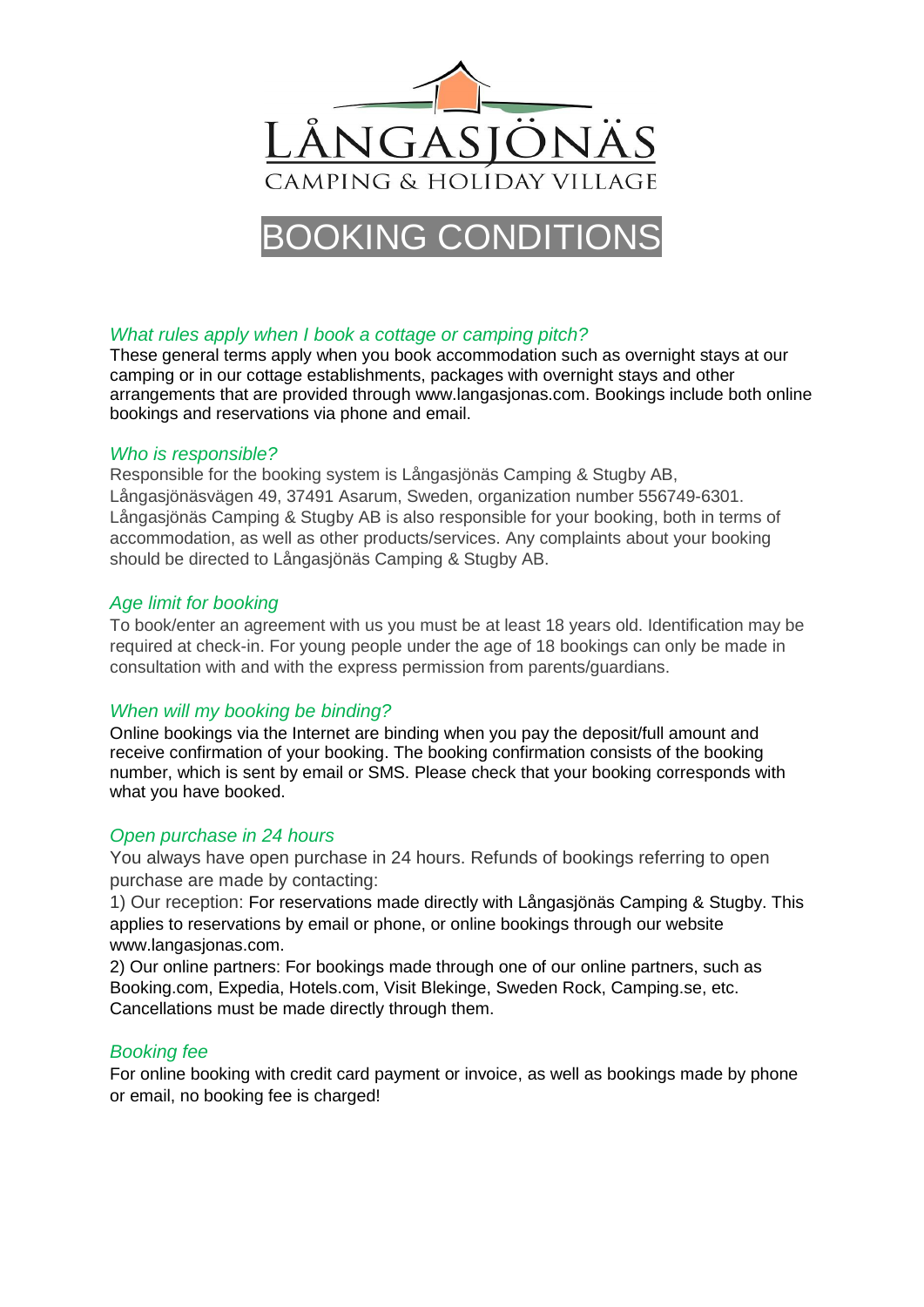# *Payment method*

## Payment by creditcard / bankcard:

Secured payment by credit card or bank card. The following debit and credit cards accepted for payment: VISA, Mastercard and most (international) bankcards.

#### Payment by invoice:

You can also pay via invoice. An invoice will be send to your email address (or mobile phone) after which you pay the booking amount within the due date.

## *When should I pay?*

### If you book earlier than forty (40) days before the arrival day:

#### You may choose:

1) to pay the full amount within 10 days from the day we sent the confirmation to you or… 2) to pay a deposit of 20% within 10 days from the day we sent the confirmation to you, and pay the final payment no later than forty (40) days before arrival. If you choose to pay this way, we will in good time send you an email reminder for final payment.

#### If you book later than forty (40) days before the arrival date:

The full payment is due within 10 days from the day we sent the confirmation to you, but no later than the day before arrival.

#### In case you pay by debet- or creditcard (online payment):

If you do not have sufficient funds on your debit or credit card at the time of payment, a payment reminder will be sent to the email address you have given. If the payment does not reach Långasjönäs Camping & Stugby by the date stated on the payment reminder, your booking will be cancelled. If you do not pay on time, your booking will be considered to have been cancelled and the rules for cancellation will apply.

#### In case you pay by bank transfer (payment by invoice):

If we do not receive your payment in time, a payment reminder will be sent to the email address you have given. If the payment does not reach Långasjönäs Camping & Stugby by the date stated on the payment reminder, your booking will be cancelled. If you do not pay on time, your booking will be considered to have been cancelled and the rules for cancellation will apply.

## *What applies if I want to change or cancel my booking?*

You can always change your reservation by sending an e-mail to info@langasjonas.com or by calling the front desk on 0454-320691.

In case you want to cancel your booking, you can do this the same way. The reservation is considered canceled when you receive confirmation of cancellation from Långasjönäs Camping & Stugby AB.

## *Cancellation fee (without cancellation protection)*

In case of cancellation - without cancellation protection - the following cancellation fee applies:

 $\sqrt{15}$  If canceled 40 days or more before arrival: 20% of the booking price (deposit)

√ If canceled 39-12 days before arrival date: 50% of the booking price

 $\sqrt{15}$  If canceled 11-2 days before arrival date: 75% of the booking price

 $\sqrt{15}$  If canceled 1-0 days prior to arrival date: 100% of booking price Minimum cancellation fee is 100 SEK.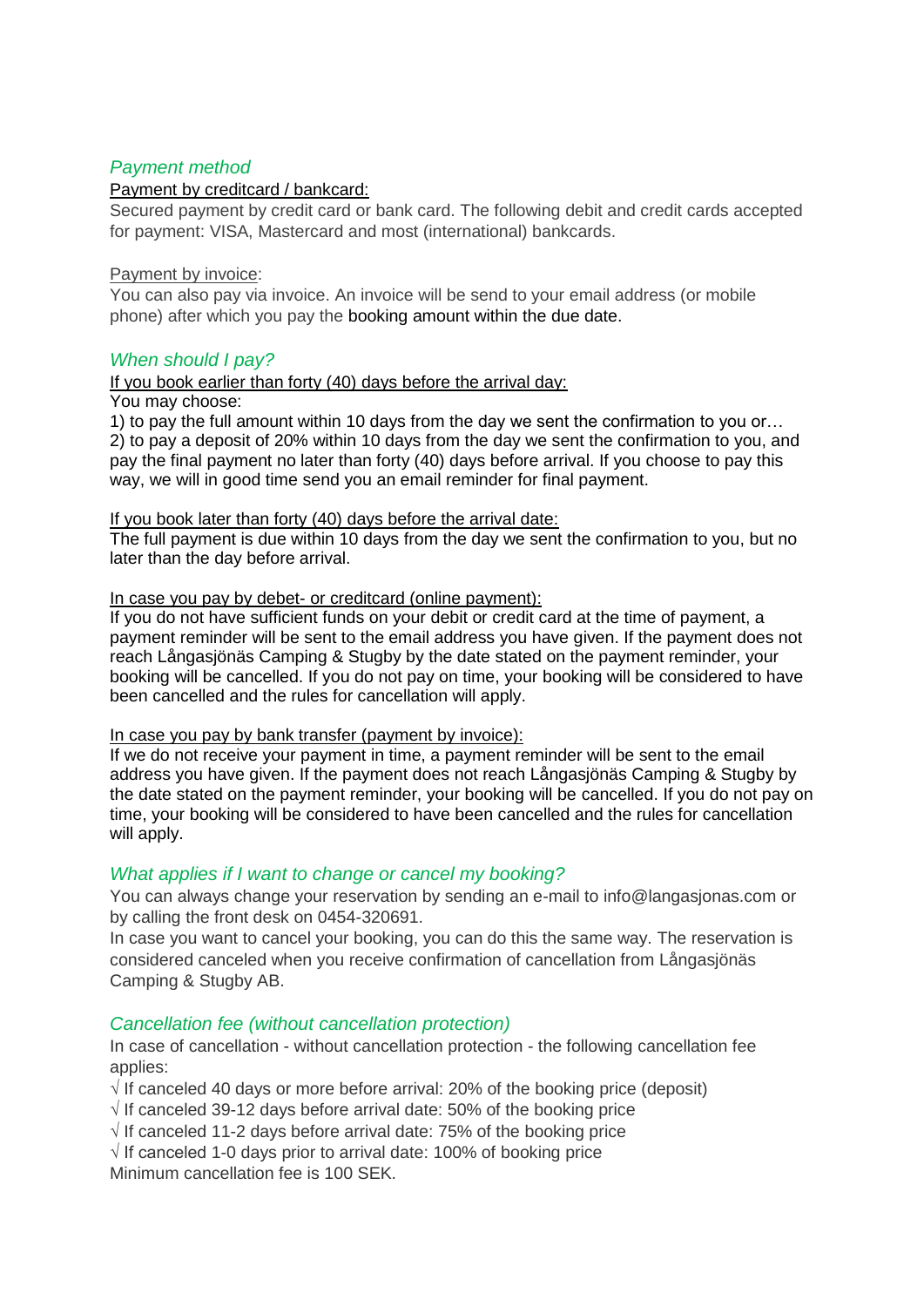## *Cancellation Protection*

You can protect yourself against cancellation costs by means of a Cancellation Protection. Cancellation Protection can only be added to your booking on the actual day of booking. With this Cancellation Protection you can cancel your booking up to 24 hours before the arrival date, provided that any of the following events occurred:

1. Death, illness or accident of a serious nature, affecting you personally, husband/wife, partner, or your wife/husband/partner's parents, children, siblings or traveling companion, 2. The occurrence of a serious event beyond your control, such as extensive fire or flood in your home, which means that it is not reasonable to demand that you must honor your reservation or

3. Call-up to military service or civil defense.

You must be able to provide a doctors statement, a government or insurance company statement, or similar, and notify Långasjönäs Camping & Holiday Village as soon as possible when one of these events has occurred. Statements of proof need to be provided as soon as possible, latest seven (7) days after the cancellation date.

In case of cancellation you will be refunded for the total amount of your booking fee, minus the actual costs of the cancellation insurance, and an administrative fee of 100 SEK. The booking will be considered canceled when you receive confirmation from Långasjönäs Camping & Stugby AB.

## *Checking in / Checking out Camping*

We use the following checking in / checking out times for our camping pitches: Checking in: 12.00 hours Checking out: 12.00 hours

## *Checking in / Checking out Cottages*

We use the following checking in / checking out times for our cottages: Checking in: 15.00 hours Checking out: 11.00 hours

## *Camping Key Europe*

If you have a Camping Key Europe, a secondary accident insurance is included that protects you and your family when you stay at the campsite. You are responsible yourself for adequate insurance during your stay.

#### *Safety distance*

The distance between two camping units or between a camping unit and a tent should be at least 4 meters. With camping unit is meant caravan or camper, including any awning/tent (or similar). A camping unit must be placed at least 2 meters from the property line both sideways and from the back- and frontside. It is your responsibility as a camping guest to make sure that the distances to your neighbors is kept. If you don't meet these requirements, you may be prompted to move your caravan/camper/tent until the 2 meter requirement is met.

## *Privacy Act*

Långasjönäs Camping & Stugby is responsible for the processing of the personal data that you provide when you rent a campsite or cottage with us. Långasjönäs Camping & Stugby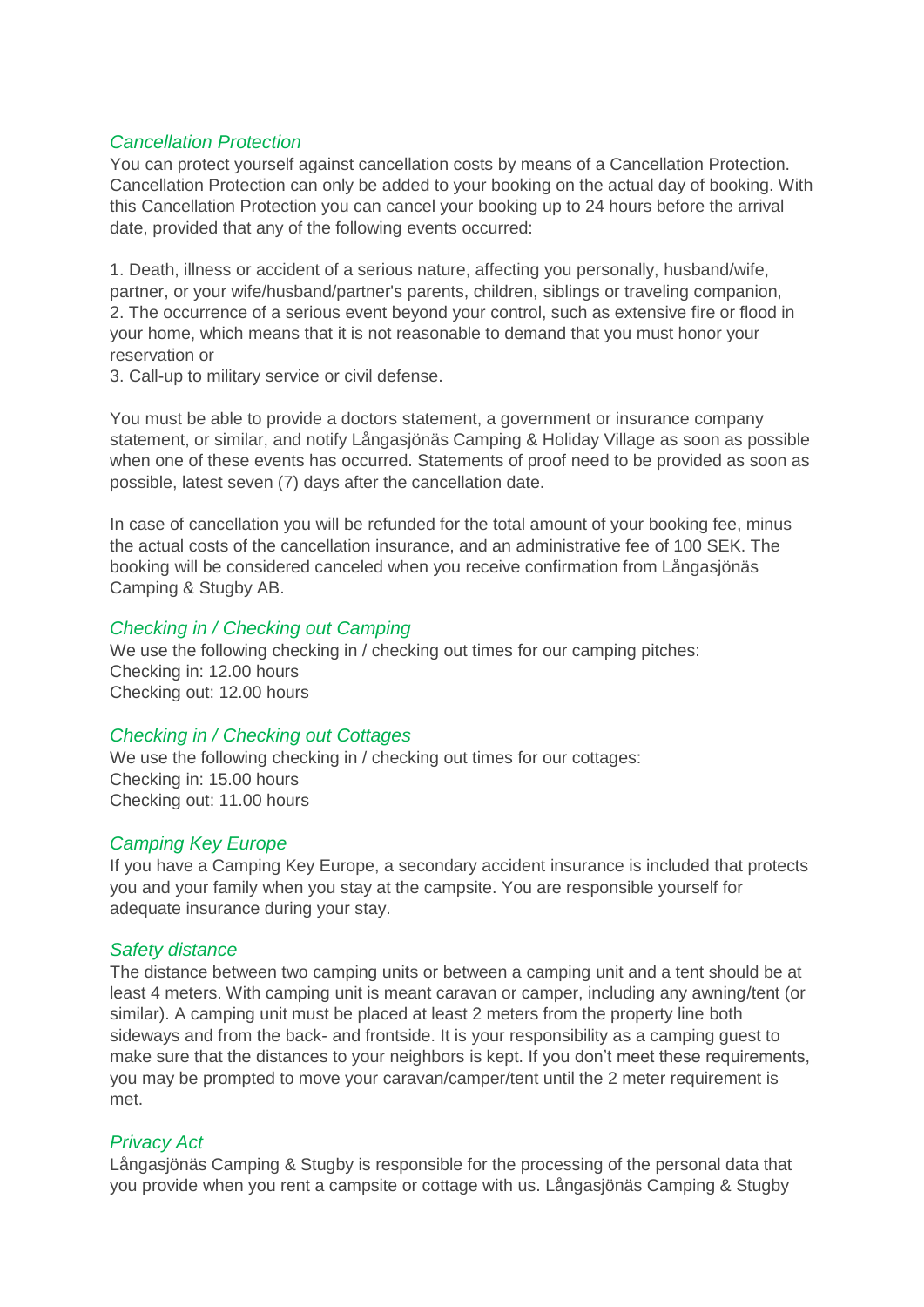AB will process your personal data for the purpose of administrating your bookings and payments, and to otherwise fulfill Långasjönäs Camping & Holiday Villages obligations and to protect rights under the agreements concluded with you. The data may be disclosed to debt collection agencies, authorities/court for debt collection and similar organizations for the purpose of fulfillment of your contractual obligations.

Personal data could even be used for marketing purposes by Långasjönäs Camping & Stugby AB for its own products and services, such as newsletters, but only with your permission. If a newsletter is sent, you can choose to unsubscribe. We will then no longer send newsletters or other information. Your personal information will be saved for 36 months after the end of the agreement.

For questions, please contact Långasjönäs Camping & Holiday Village, Långasjönäsvägen 30, 37491 Asarum, T 0454-320691, E: info@langasjonas.com

# *Cleaning*

General rules for cleaning of cottages: We at Långasjönäs Camping & Holiday Village are committed to a constant and high quality of cleaning of all our cottages. If you as a customer experience that your cottage does not meet your expectations, you are welcome to reconnect this to us.

The way you want your cottage to look like when checking in, the same way you should leave your cottage when checking out, making sure that the next guest can start their stay in a nice and clean house.

When you have not booked final cleaning with your booking, but have chosen to clean yourself, we would like to give some guidelines below about how to clean your cottage. The following must be done before departure:

1) Take away all food items and personal belongings from the refrigerator and cupboards, clean them and dry out. Make sure that the refrigerator is clean, do not turn the refrigerator off! Leave it on!

2) Wipe all flat surfaces, such as tables, chairs, lower part of the window frame, sink, shelves, cabinets and furniture.

3) Do the dishes, dry them, and put them back on its place.

4) Clean the stove and oven. Do not forget the micro-wave, in case your cottage has one.

5) Throw away waste (residual waste) and recyclable materials (food waste, plastic,

cardboard, paper, metal, glass and deposit bottles/cans) in the environmental station. There are recycling stations at 3 locations:

- Camping site (next to the service building)

- Southern holiday village (near cottage S01)

- Northern holiday village (near cottage N01)

6) Ventilate the bedcovers and pillows and put them neatly on the beds.

7) Ventilate the cottage if needed. Be sure to close the windows properly before departure.

8) Vacuum the floor & then swab the floor (use warm water and detergent!). Each house has a bucket and a swab.

9) Clean the toilet and sink(s).

10) Check the house thoroughly and make sure everything is neat and clean for the next guest.

11) Check out in good time! Leave the key and keycard at the reception. In case something broke down during your stay (for example a light bulb) or needs to be repaired, please let us know when you check out.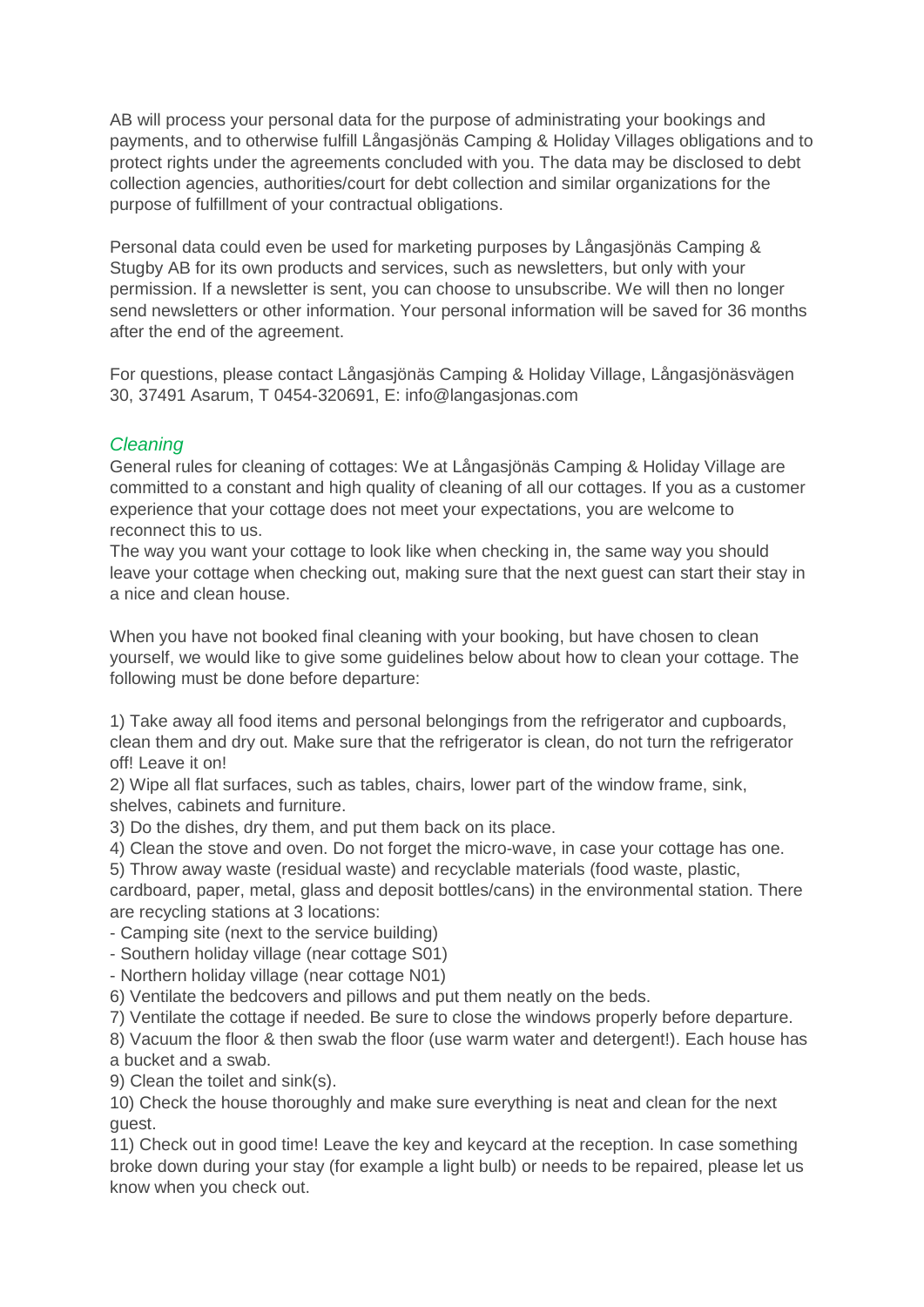12) All cottages will be carefully checked after check-out. If the cottage is not left in a good (clean) condition, we will charge a cleaning fee.

In the cottage rent the following is not included: Toilet paper, detergents, etc. Remember to bring what you need for your stay.

## *What happens if something goes wrong?*

If the object you booked is not provided in the promised condition or at the right time, and you also are not offered an equivalent object, you have the right to cancel free of charge. In that case you will be compensated by repayment of the total amount you paid for your booking. Furthermore, you are even reimbursed for any reasonable expenses you incurred. If you already have spent some time in your cottage or on the camping, before an event has taken place which makes you want to cancel the rest of your stay, the compensation will be accordingly. Instead of canceling your booking, you may also demand a reduction in the price for your booking.

Complaints about your booking shall be presented to Långasjönäs Camping & Stugby within one (1) day from the day of arrival. Errors that occur during your stay should be reported immediately to Långasjönäs Camping & Stugby AB so that they will have the opportunity to correct the error. If you fail to report the error in time, you can't claim compensation.

If you received compensation but still are not satisfied with this, you shall within ten (10) days after departure present this in writing to Långasjönäs Camping & Stugby AB.

## *What are my responsibilities?*

You are responsible for checking your booking confirmation as you received this. Any errors must be reported immediately. Pledges made by the booking staff that are of vital importance to you should be written on the booking confirmation in order to be sure these pledges are being fulfilled. You must follow the regulations and instructions that apply to your booking. Some of these are regulations and instructions are communicated to you by means of your booking confirmation, and others by means of the booking conditions stated in this document.

An overview of the responsibilities you have as a guest:

1) You need to take good care of the cottage/camping site and follow the instructions and regulations.

2) You are responsible for any damages caused to the cottage/camping site and its contents, either damages caused by yourself or any other person in your group.

3) You may not use the cottage/camping site to something other than what was agreed at the time of booking (normal leisure purposes).

4) You may not assign the cottage/camping site to someone else or allow more people to stay overnight in the cottage or on the camping ground than you stated when booking. 5) Violation of the smoking ban in the cabin causes a cleanup cost 4.000 SEK for you as a

tenant.

6) You are responsible for return of all the keys to your cottage/plot returned on departure, otherwise you will be charged 600 SEK for a new key. This also applies to the loss of other keys such as the key to the laundry room. Loss of a (plastic) keycard to the service building is charged with 50 SEK. A plastic keycard that breaks may be replaced by a new card at no extra charge.